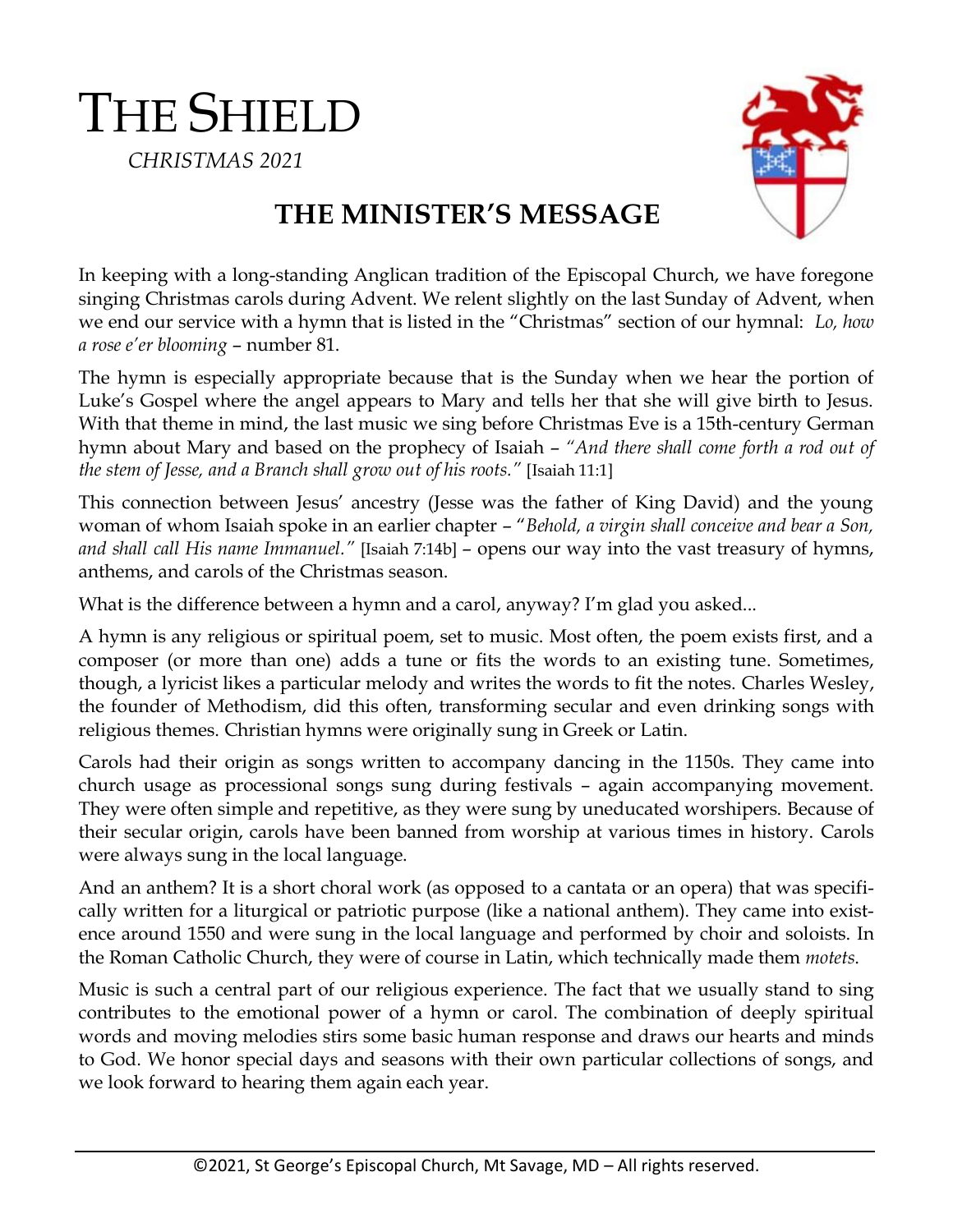If you like singing or hearing Christmas hymns and carols, then you should really enjoy our two principal celebrations of this season. On Christmas Eve (Friday, December 24 at 7:00 PM), we will sing verses from nine of them, and at our service of Lessons and Carols on Christmas Sunday (December 26 at 9:30 AM), we will sing ten more.

Christmas is a time for love. Families draw together to celebrate, pray, and enjoy each other's company, even if that enjoyment is sometimes a little forced.

As we gather this year, let us remember the words of Hymn 84, written by the poet Christina Rosetti – *[Love came down at Christmas](https://www.youtube.com/watch?v=ssKkP78kFiM)*. The Incarnation of Jesus is the most powerful token of God's love for us, and the most powerful reason for us to love one another as he has loved us. More than any other time of year, Christmas reminds us to love and to accept love. Let us capture that feeling and hold tight to it throughout the coming days and months. Let us make love the theme of our entire year, and let us thank God for loving us first and teaching us to share that love with everyone.

May God bless and keep us all!

## **Father Tom +**

Love came down at Christmas, Love all lovely, Love Divine, Love was born at Christmas, Star and Angels gave the sign.



Worship we the Godhead, Love Incarnate, Love Divine, Worship we our Jesus, But wherewith for sacred sign?

Love shall be our token, Love be yours and love be mine, Love to God and all men, Love for plea and gift and sign.



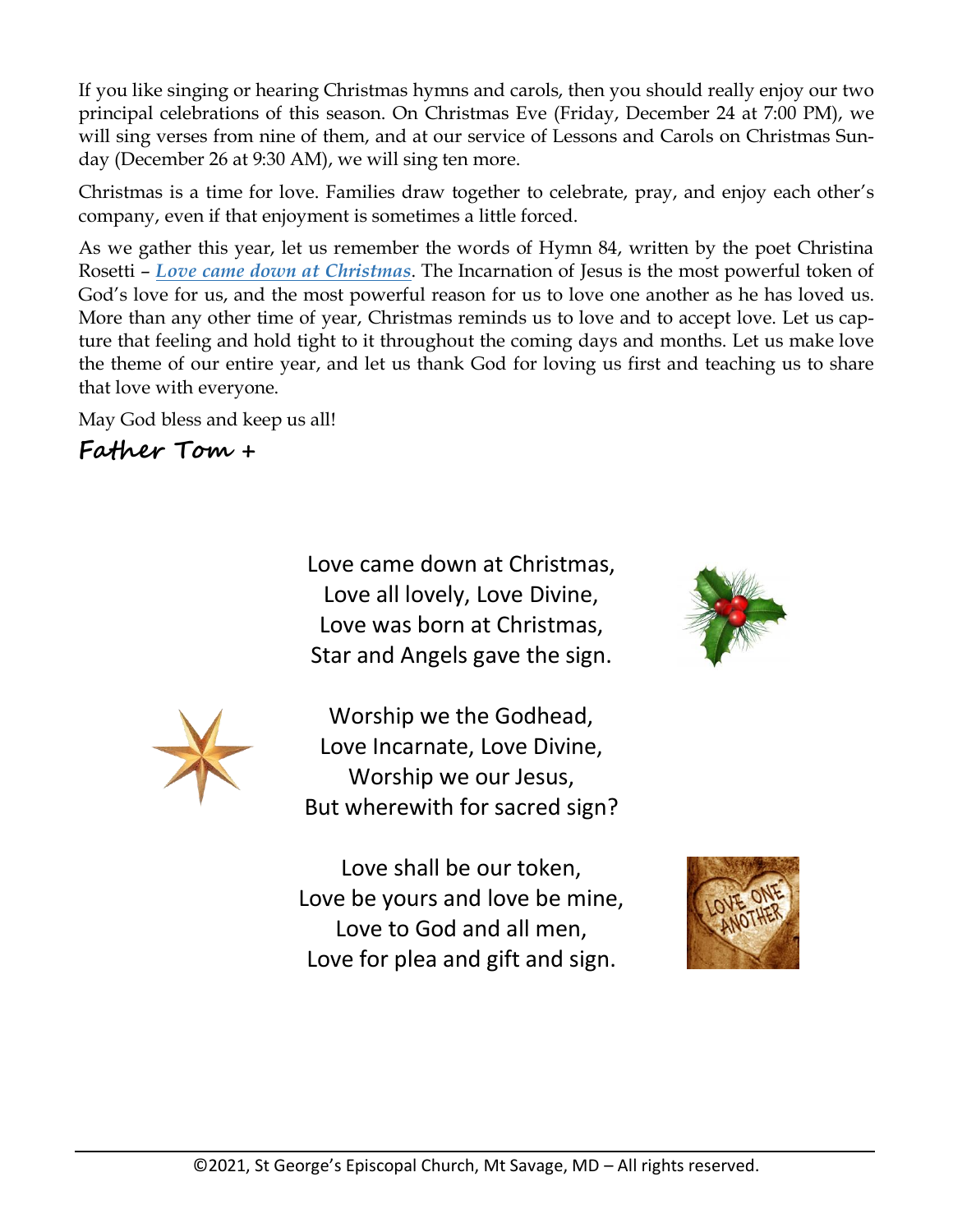## **CHRISTMAS SERVICES AT SAINT GEORGE'S**



**Christmas Eve Friday, December 24 7:00 PM**

**Candlelight Family Service**

## **Christmas Sunday**

**December 26 9:30 AM**

**Christmas Lessons and Carols**